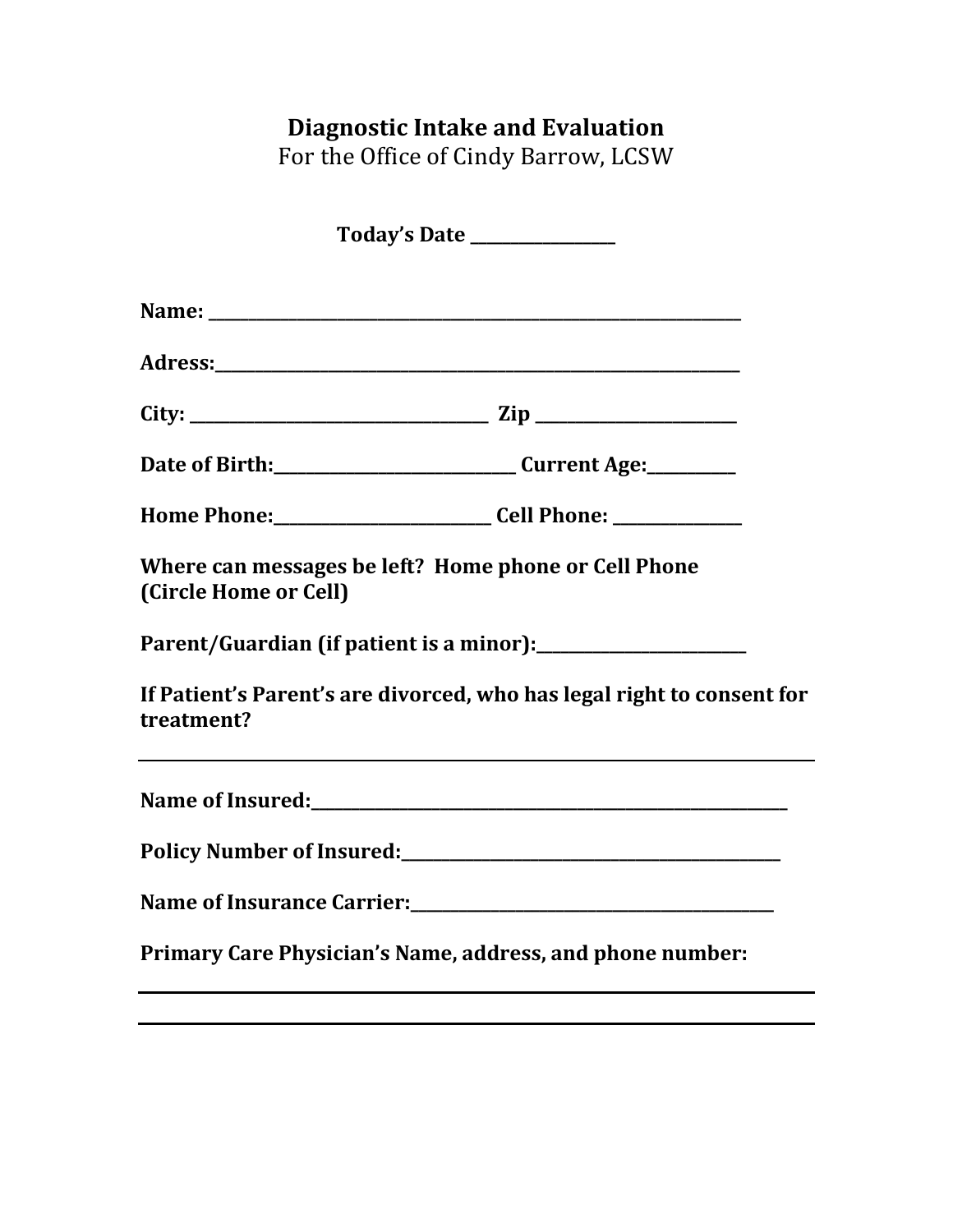## **REASON FOR SEEKING SERVICES (Check all those that apply)**

| Anxiety                                  | <b>Work problems</b>     |
|------------------------------------------|--------------------------|
| <b>Depression</b>                        | <b>Family Problems</b>   |
| <b>Substance Abuse</b>                   | Divorce/Separation       |
| Couples problems                         | <b>Academic problems</b> |
| <b>Grief and Loss</b>                    | <b>Stress Problems</b>   |
| <b>Domestic Violence/Emotional Abuse</b> | <b>Eating Disorder</b>   |
| <b>Attention and Focus</b>               | Gambling                 |
| <b>Internet Addiction</b>                | <b>Pornography</b>       |
|                                          | <b>Addiction</b>         |
| Other/Explain:                           |                          |
|                                          |                          |
|                                          |                          |

**Family History of Mental illness, Substance Abuse, or Violence:**

**Maternal Side: \_\_\_\_\_\_\_\_\_\_\_\_\_\_\_\_\_\_\_\_\_\_\_\_\_\_\_\_\_\_\_\_\_\_\_\_\_\_\_\_\_\_\_\_\_\_\_\_\_\_\_\_\_\_\_\_\_\_\_**

**Paternal or Father's Side:**

**Social History:**

**\_\_\_\_\_\_\_\_\_\_\_\_\_\_\_\_\_\_\_\_\_\_\_\_\_\_\_\_\_\_\_\_\_\_\_\_\_\_\_\_\_\_\_\_\_\_\_\_\_\_\_\_\_\_\_\_\_\_\_\_\_\_\_\_\_\_\_\_\_\_\_\_\_\_\_\_\_\_\_\_\_\_\_**

**Reached Developmental Milestones on time?\_\_\_\_\_\_\_\_\_\_\_\_\_\_\_\_\_\_\_\_\_\_\_\_\_\_\_**

**Academic Problems? \_\_\_\_\_\_\_\_\_\_\_\_\_\_\_\_\_\_\_\_\_\_\_\_\_\_\_\_\_\_\_\_\_\_\_\_\_\_\_\_\_\_\_\_\_\_\_\_\_\_\_\_\_\_\_\_**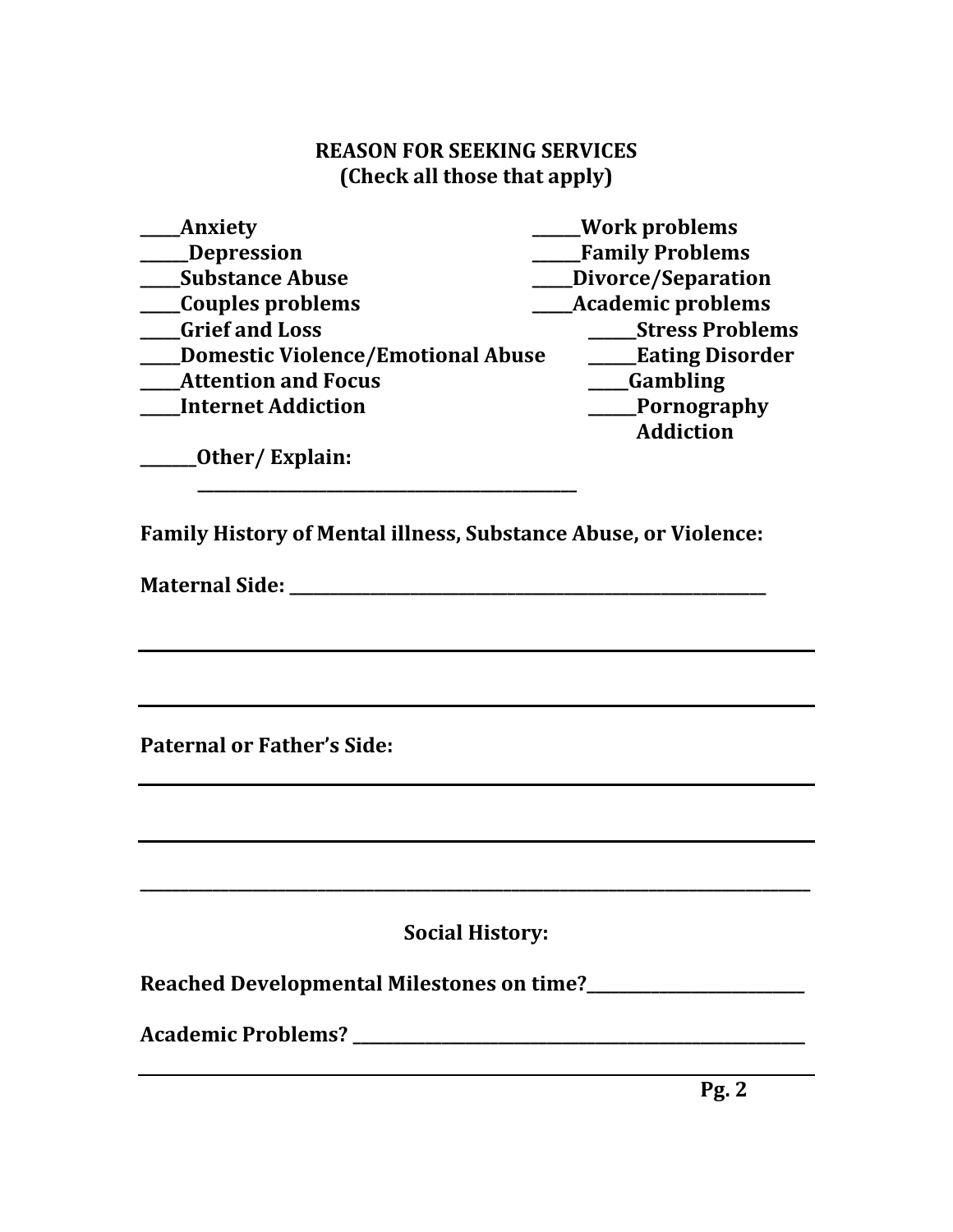**Graduated From High School?**

| Graduated from Junior College, Technical School, or 4 year<br><b>Institution:</b> |  |
|-----------------------------------------------------------------------------------|--|
| <b>Graduate School or Higher?</b>                                                 |  |
| <b>Number of Natural Children or Adopted Children:</b>                            |  |
| <b>Ages of Natural Children or Adopted Children:</b>                              |  |
| <b>Number of Step-Children</b>                                                    |  |
|                                                                                   |  |
|                                                                                   |  |
| Current Living Situation (married, partner, single, children at<br>home):         |  |
| <b>Current Work Situation or Retired?</b>                                         |  |
| History of Abuse (physical, emotional, sexual)__________________________________  |  |
|                                                                                   |  |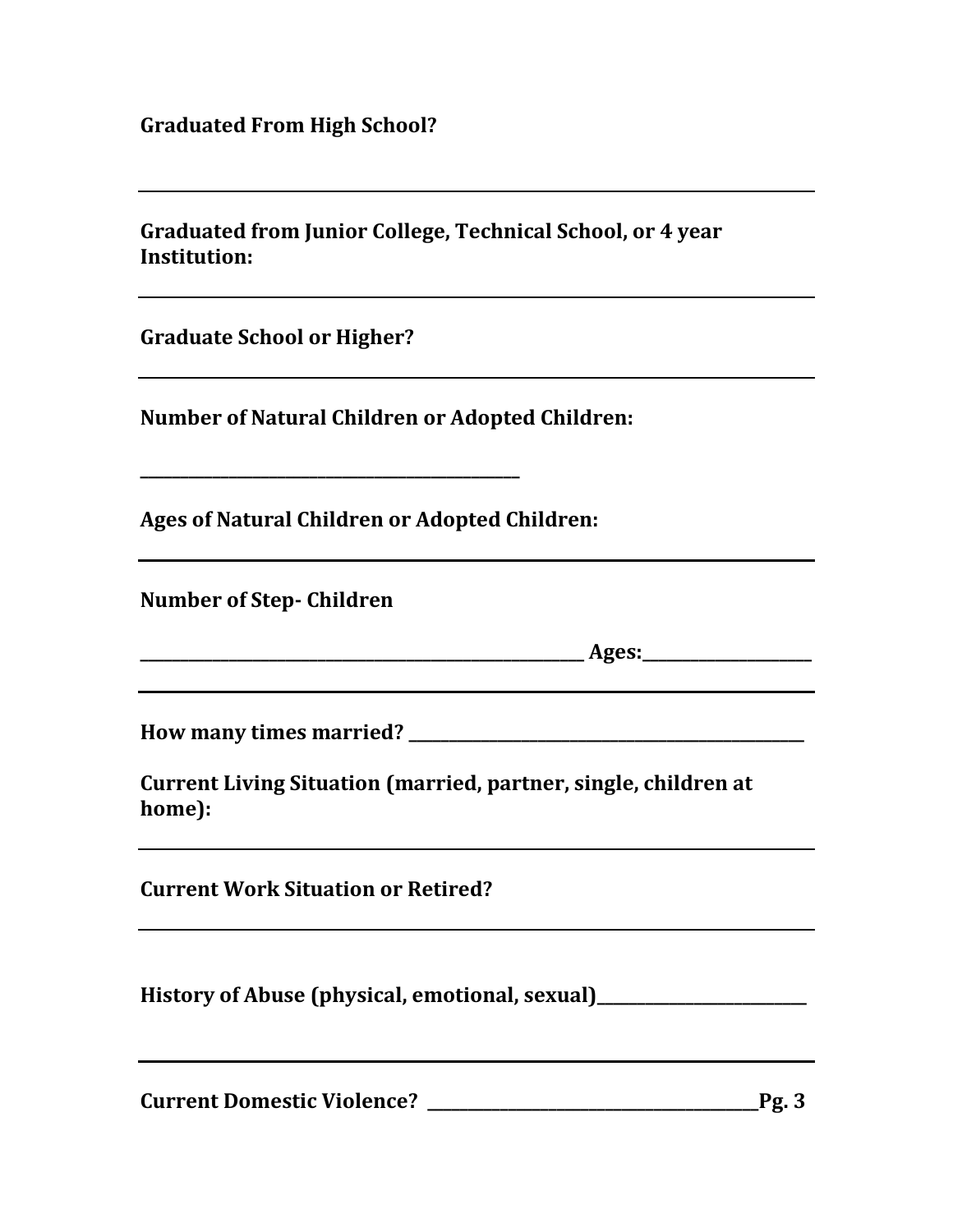**If Yes, are there guns in the home? \_\_\_\_\_\_\_\_\_\_\_\_\_\_\_\_\_\_\_\_\_\_\_\_\_\_\_\_\_\_\_\_\_\_\_\_\_\_\_\_**

**Medical History:**

**List Current and Past Significant Medical Problems/History:**

**List Current Medication:**

**Past Psychiatric and/or Substance Abuse Treatment:**

**\_\_\_\_\_\_\_\_\_\_\_\_\_\_\_\_\_\_\_\_\_\_\_\_\_\_\_\_\_\_\_\_\_\_\_\_\_\_\_\_\_\_\_\_\_\_\_\_\_\_\_\_\_\_\_\_\_\_\_\_\_\_\_\_\_\_\_\_\_\_\_\_\_\_\_\_\_\_\_\_\_\_\_**

**\_\_\_\_\_\_\_\_\_\_\_\_\_\_\_\_\_\_\_\_\_\_\_\_\_\_\_\_\_\_\_\_\_\_\_\_\_\_\_\_\_\_\_\_\_\_\_\_\_\_\_\_\_\_\_\_\_\_\_\_\_\_\_\_\_\_\_\_\_\_\_\_\_\_\_\_\_\_\_\_\_\_\_**

**Previous Outpatient Therapist(s) and/or Psychiatrist (s):**

**Treatment Episodes or Dates (Time Frame):**

Suicide Attempts? \_\_\_\_\_\_\_\_\_\_\_\_\_\_\_\_\_\_\_\_\_\_\_ Dates of Attempts?\_\_\_\_\_\_\_\_\_\_\_\_\_\_\_\_\_\_\_\_

**Pg. 4**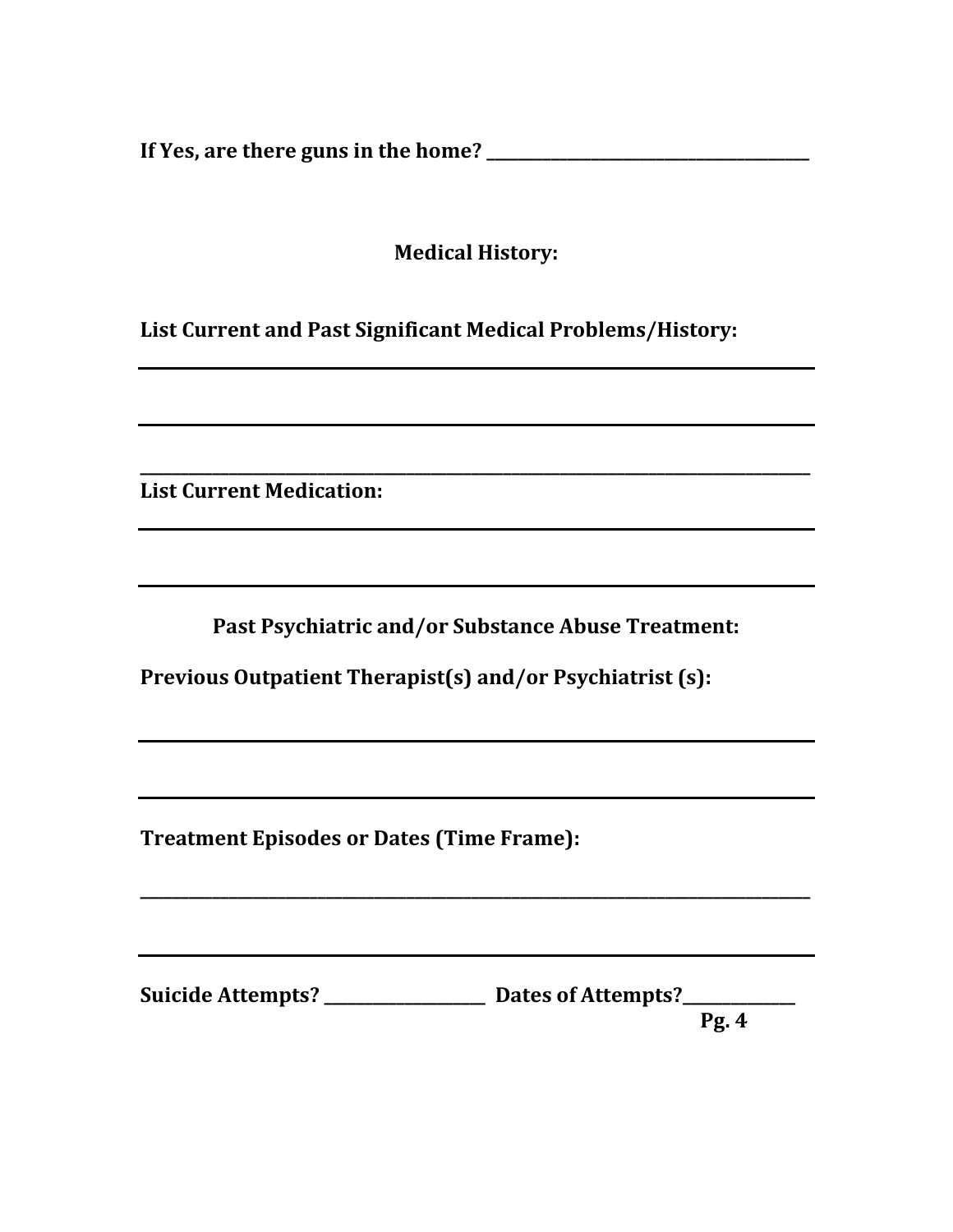**Psychiatric and Substance Use History Continued**

**Do you current thoughts of harming yourself? \_\_\_\_\_\_\_\_\_\_\_\_\_\_**

**If Yes, Do you have a plan?**

**Do you have any thoughts of harming anyone else?\_\_\_\_\_\_\_\_\_\_\_\_\_\_\_\_\_\_\_\_**

**Do you use the following substances? (Circle those that apply)**

**Alcohol Nicotine Marijuana Caffeine Pain Pills** 

**Methamphetamines Benzodiazapines (Lorazapam, Xanax)**

**Cocaine or Crack**

**Explain: \_\_\_\_\_\_\_\_\_\_\_\_\_\_\_\_\_\_\_\_\_\_\_\_\_\_\_\_\_\_\_\_\_\_\_\_\_\_\_\_\_\_\_\_\_\_\_\_\_\_\_\_\_\_\_\_\_\_\_\_\_\_\_\_\_\_\_\_\_\_**

**Describe Current or Past Legal Involvements (Misdemeanors or Felonies):**

## **THERAPIST TO FILL OUT THIS SECTION AND NEXT:**

**Pg. 5**